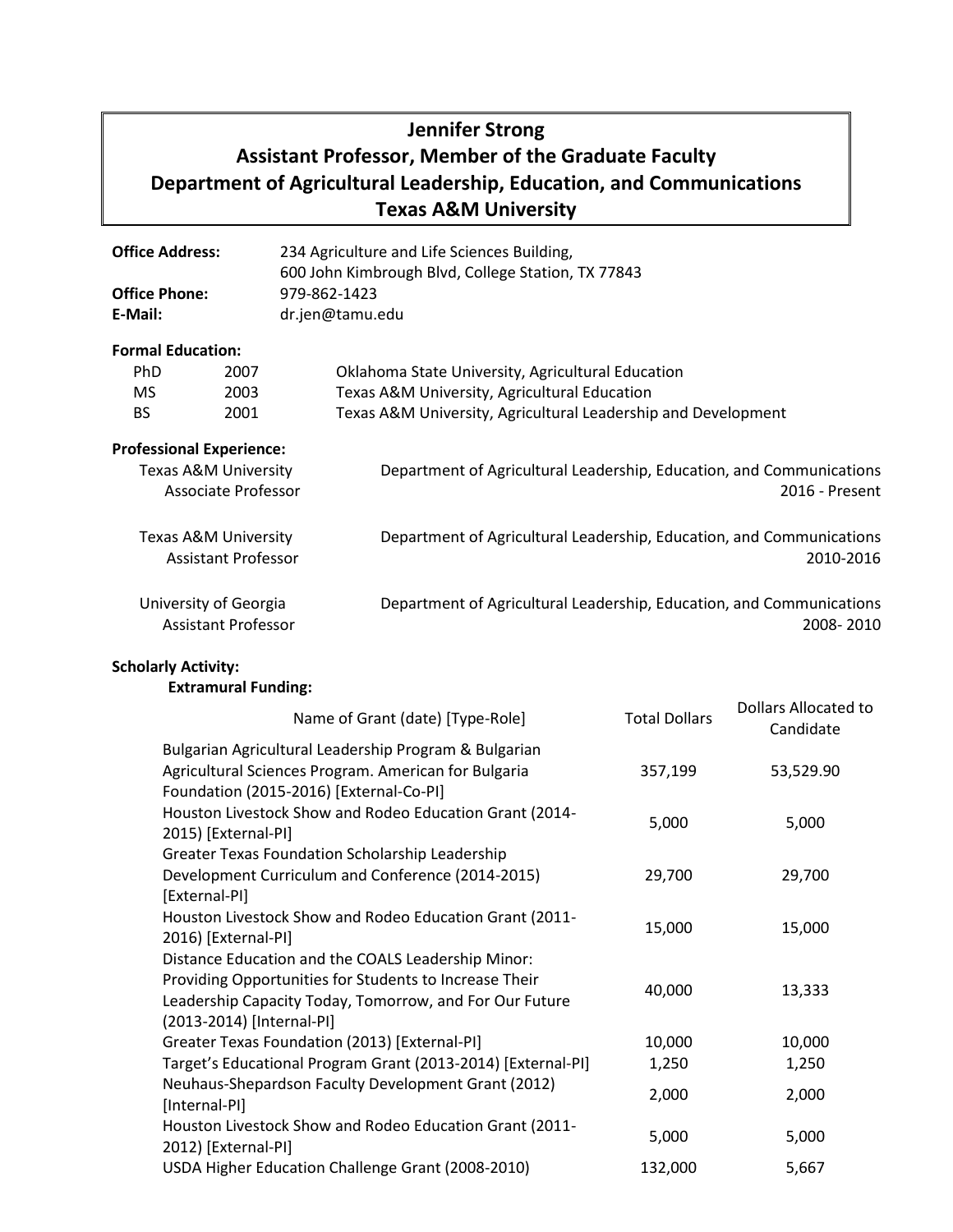## **TOTAL \$597,149 \$140,529.90**

#### **Key Publications:**

Futrell, A., & Strong, J. (In Press). Generational Differences in Perceptions of Leadership: A Look at Leadership Educators in Higher Education. *Journal of Education & Social Policy*

Strong, J., Strong, R., Greenberg, R., Purdue, E. & Dolly, D. (In Press). Understanding Learners as Followers: A Study of a US and a Caribbean University. *International Leadership Journal*

Peek, C., Williams, J., & Boyd, B. L. (In Press). Honor codes: Do they promote an ethical culture. *NACTA Journal*

Strong, R. L., & Williams, J. (2014). Understanding students as followers: Discovering the influence of followership on self-directed learning. *Journal of Agricultural Education, 55*(2), 201-213. doi: 10.5032/jae.2014.02201

Strong, R. L., Williams, J., Irby, T. L., & Wynn, J. T. (2013). Country club management and selfdirectedness: implications for academics and practitioners of leadership. *NACTA Journal, 57*(4), 38-44.

Muenich, J., & Williams, J. (2013). Correlating universally enforced attributes of leadership with current prevalent leadership theories taught at Texas A&M University. *NACTA Journal*, *57*(3a), 45-50.

- Williams, J. (2013). Analyzing Cultural Artifacts for the introduction, perpetuation, or reinforcement of moral ideals. *Journal of Leadership Education, 12*(1), 245-251.
- Odom, S. F., Boyd, B. L., & Williams, J. (2012). Impact of Personal Growth Projects on Leadership Identity Development. *Journal of Leadership Education, 11*(1), 49-63.
- Boyd, B. L., Moore, L. L., Williams, J., & Elbert, C. D. (2012). Barriers to the attainment of global leadership competencies. *International Leadership Journal, 4*(1), 41-55.
- Boyd, B. L., Moore, L., Williams, J. & Elbert, C. D. (2011). Entry-level competencies needed for global leaders. *International Leadership Journal*, *3*(1), 20-39.
- Coers, N., & Williams, J. (2010). Impact of group development knowledge on students' perceived importance and confidence of group work skills. *Journal of Leadership Education, 9*(2), 101- 121.

Williams, J., & McClure, M. (2010). The effects of teaching methods in leadership knowledge retention: An experimental design of lecture, experiential, and public pedagogy. *Journal of Leadership Education, 9*(2), 86-100.

Williams, J. R., Blackwell, C., & Bailey, L. (2010). The conceptualization and investment of leadership development by department heads in colleges of agriculture at land grant universities. *Journal of Agricultural Education, 51*(2), 81-89.

#### **Current Teaching:**

- ALED 340: Survey of Leadership Theory
- ALED 341: Team Leadership

ALED 489: Contemporary Issues in Leadership

ALED 401: Leadership Fellows

ALED 424: Leadership and Ethics

ALEC 617: Organizational Culture and Ethics

#### **Professional Service/Engagement:**

#### **Honors and Awards:**

- 2015 United States Department of Agriculture (USDA) Excellence in Teaching Award
- 2014 Association of Leadership Educators Outstanding Research Presentation Award
- 2014 North American College Teachers of Agriculture (NACTA) Teaching Award